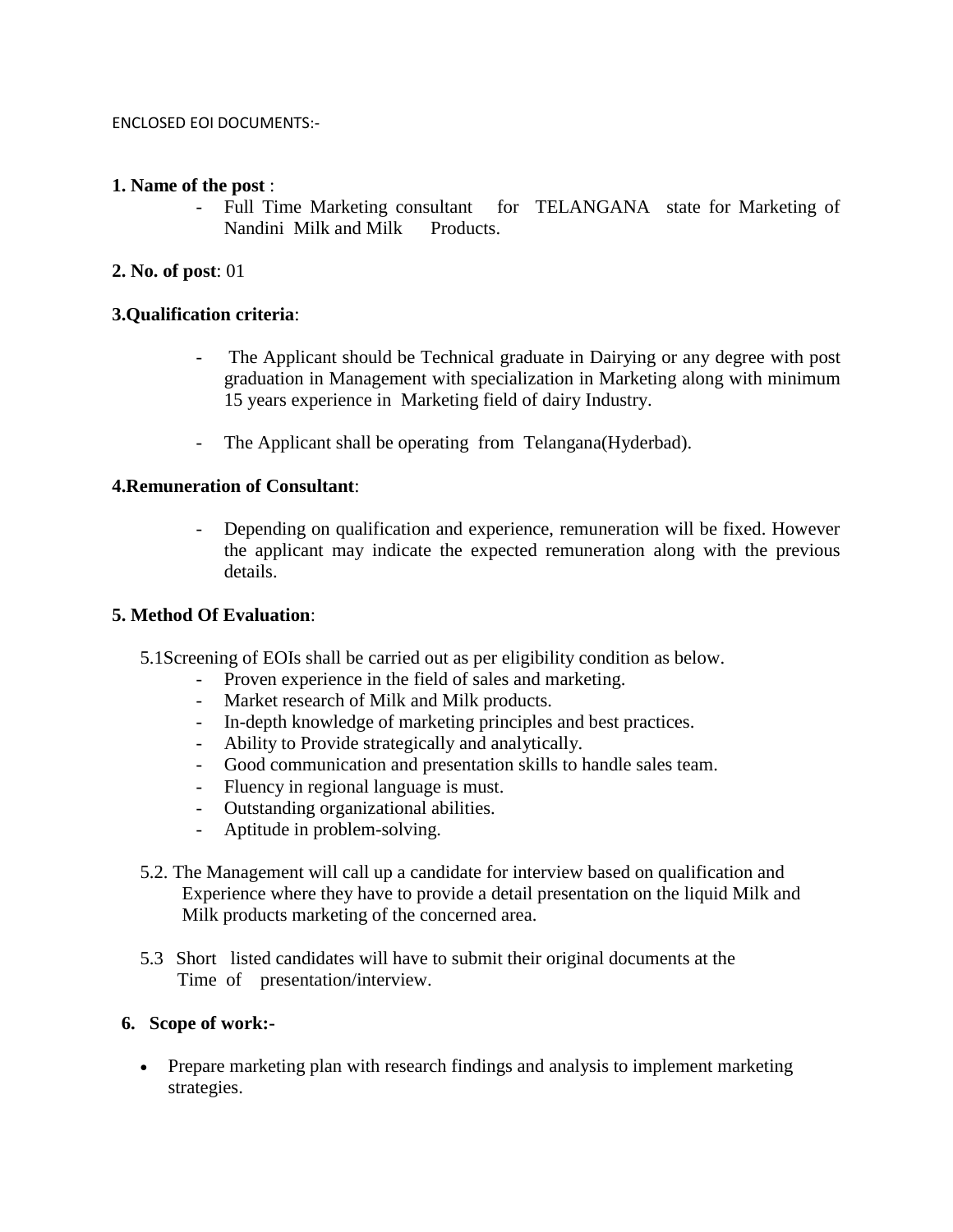- Formulate pricing and undertake market intelligence functions in order to facilitate establishing new/alternate market channel & strategies.
- Analysis details of competitor offerings, market share, pricing, and promotional material.
- Assist and guide marketing /sales staff in coming up with focused branding, positioning, and marketing tools for each product or service.
- Build new plan for marketing and generate more customers in both B2B and B2C model.
- Works within the client's budget to produce effective promotional materials and advertising opportunities
- Ensure implementation of approved marketing strategies on an ongoing basis for milk distribution and marketing of milk products.
- Should take responsibility to Identify and appoint area wise distributors/ retailers and other distribution network.
- Overview modern trade and e-com channel strategy and responsible for on time execution.
- Managing sales by developing business plan that cover sales , revenue and expense control.
- Meeting planned sales Goals.
- Conduct market survey and consumer studies at regular intervals.
- Set Marketing goals and objectives for marketing team.
- Collection of feedback from field staff on day to day basis regarding implantation of marketing strategies and output.
- Prepare database of input and output on day basis.
- Review the target and achievement of all marketing personnel posted at different areas along with submission
- Monitoring and addressing of market complaints.
- Brand Management.
- Arrange comprehensive information about distributors, retailers for new initiative.
- Draw strategies to new product launch.
- Manage online and social media Marketing..
- Working closely with the marketing team to understand their needs and provide proactive solutions to enhance sales.
- Implementing sales promotion strategy.
- Appraise performance of the staff reporting
- Arrange to provide necessary training to the marketing personnel.
- Both creative thinking , Practical result driven analysis of sales.
- Any other duties assigned from time to time.

# **7. Contractual period:-**

• Contractual engagement for a period of 3 years. Contract will be renewed every year on mutual subject to satisfactory performances.

# **8. Submission of EOI**:-

• The last date of submission of EOI is 15Th DEC'2021 up to 17.00 hrs.